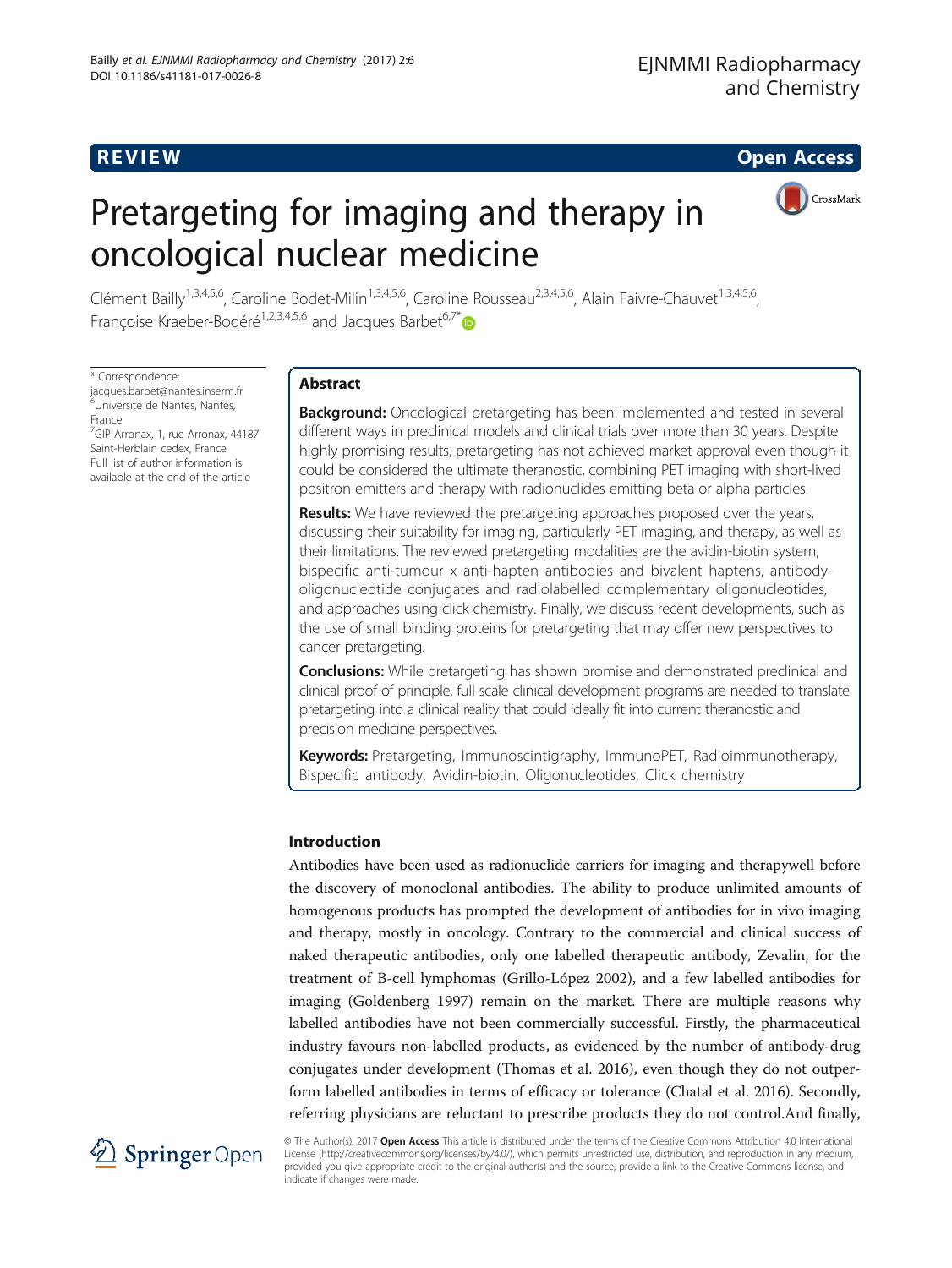current therapeutic radiolabelled antibodies have a low therapeutic index..Indeed, radiolabelled antibodies in the form of intact IgG molecules, by far the most commonly used so far, have a very long persistence in the circulation, which can cause severe haematological side-effects. If tumour accretion may reach high levels (more than 10% of injected activity per gram of tumour in mice and as much as 0.1% per gram of tumour in humans), this is only hours or days after activity injection and circulating activities remain elevated for days (Jain et al. [2007](#page-11-0)).

This explains why, in parallel to the development of therapeutic antibodies and labelled antibodies for tumour imaging, research on alternatives to intact IgG's has been very active. Antibody fragments and recombinant proteins, such as recombinant single chain Fv fragments, have been produced and tested. Whilst their blood clearance is faster, tumour accretion is reduced and kidney uptake is increased to levels inappropriate for therapy (Jain et al. [2007](#page-11-0)). Another alternative approach is pretargeting, whereby tumour target antigen binding specificity is obtained by injecting unlabelled antibody derivatives followed by a radiolabelled low molecular weight compound that specifically binds to the tumour and is rapidly cleared from the circulation (Goodwin et al. [1986](#page-11-0)). The goal is to achieve the targeting performances of the best peptides, such as somatostatin analogues, which have shown their efficacy in neuroendocrine tumours, both for imaging and for therapy (van Essen et al. [2014\)](#page-13-0). Recent results with other low molecular weight compounds such as PSMA or CXCR4 inhibitors (Herrmann et al. [2016;](#page-11-0) Lütje et al. [2015](#page-12-0); Vag et al. [2016](#page-12-0)) labelled with gallium-68 or fluorine-18 for PET imaging or lutetium-177 for therapy, confirm that a low molecular weight and a fast clearance are important for efficient targeting and reduction of side effects. Nevertheless, because antibodies target a much wider range of antigens with potentially better specificity, they remain of high interest.

Goodwin et al. (Goodwin et al. [1986\)](#page-11-0) and Halpern et al. (Halpern & Dillman [1987](#page-11-0)) were the first to propose the use of a specific immunoconjugate recognizing both the target antigen and a low-molecular-weight substance carrying the radionuclide to detect or treat tumours. The unlabelled tumour-specific agent and the substance carrying the radionuclide were injected sequentially, with the radioactive compound being administered only after the antibody had localized in the target lesion and its excess was cleared, at least in part, from the circulation. This was first achieved using a bispecific antibody binding both a target antigen and a radiometal-chelate complex (Lollo et al. [1994](#page-12-0); Stickney et al. [1991](#page-12-0)). Since then, many pretargeting studies have shown encouraging preclinical and clinical proof of concept results for both imaging and therapy (Goldenberg et al. [2006](#page-11-0)). Our historical review highlights these studies. However, after over thirty years of active research, no product has even come near to market approval. The possible reasons for this failure are also considered.

#### Review

### Early developments and the rationale of pretargeting

In the early days of pretargeting, the main objective was tumour imaging. Indium-111 was the radionuclide of choice, and several pretargeting approaches were proposed (Goldenberg et al. [2006](#page-11-0)). Generally, antibodies or antibody fragments were used to recognize and bind the tumour cell target antigen, and a second agent was needed to bind the small molecule that carried the radioactive payload. Figure [1](#page-2-0) schematizes a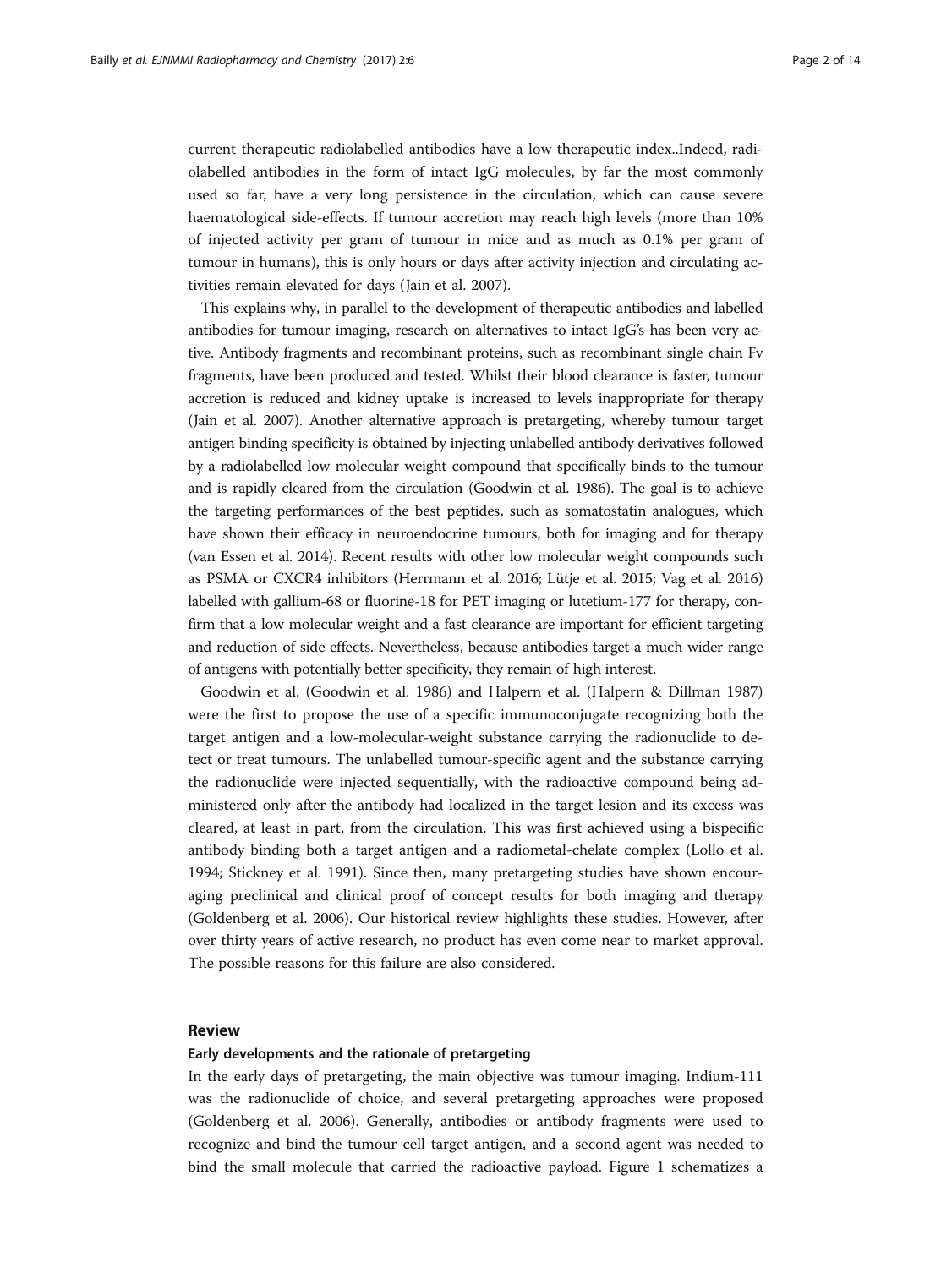<span id="page-2-0"></span>

typical dosing schedule. Originally, the indium-benzyl-EDTA complex was used as a hapten, and bispecific antibodies binding carcinoembryonic antigen (CEA) and the hapten were used for imaging tumours (Lollo et al. [1994;](#page-12-0) Stickney et al. [1991\)](#page-12-0). Biotin, which binds very tightly to avidin or streptavidin, was also proposed (Hnatowich et al. [1987](#page-11-0); Pimm et al. [1988](#page-12-0)). The use of antibodies conjugated to an oligonucleotide binding to a radiolabelled complementary oligonucleotide was also proposed a few years later (Bos et al. [1994;](#page-11-0) Liu et al. [2002](#page-12-0)). Table [1](#page-3-0) summarizes some of these approaches.

Whilst results were encouraging, low tumour uptake was observed if the injected dose of bispecific antibody was low or the delay between bispecific antibody and hapten injections was too long. Conversely, with a high dose of bispecific antibody and a short delay, tumour uptake was appreciable, but retention of the radioactive hapten in the circulation was high and protracted. Similar problems were observed using the avidinbiotin approach.There was clearly a need for significant improvements.

## Pretargeting with the avidin-biotin system

With the avidin-biotin system, a chase step was proposed to remove a large fraction of the circulating antibody conjugate and subsequently reduce the background activity in normal tissues (Yao et al. [1995\)](#page-13-0). However, by this time, the emphasis had shifted from tumour imaging to cancer therapy. Indeed, tumour imaging using antibodies is highly specific for target antigen expression and tumours not expressing the target antigen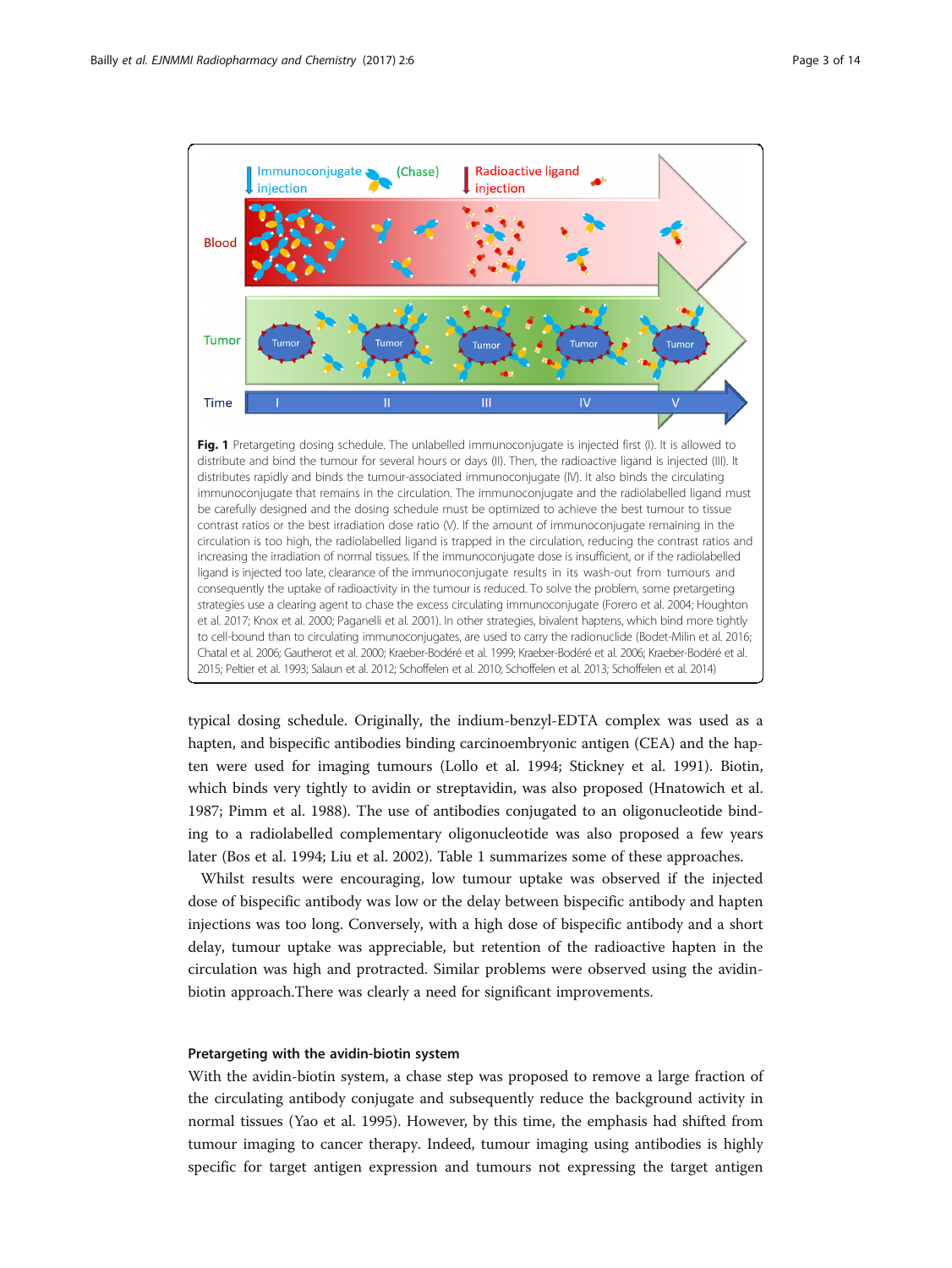<span id="page-3-0"></span>

| $\frac{1}{2}$                                      | דקר במקומה בין בין בין המקומה בין המקומה בין בין המקומה בין בין המקומה בין המקומה בין המקומה בין המקומה בין המ<br>בין המקומה בין המקומה בין המקומה בין המקומה בין המקומה בין המקומה בין המקומה בין המקומה בין המקומה בין המקומה |                                                 |                      |                           |                                                                                                                                |                                                                                |
|----------------------------------------------------|---------------------------------------------------------------------------------------------------------------------------------------------------------------------------------------------------------------------------------|-------------------------------------------------|----------------------|---------------------------|--------------------------------------------------------------------------------------------------------------------------------|--------------------------------------------------------------------------------|
| Pretargeting agent                                 | Target antigen                                                                                                                                                                                                                  | Chase                                           | Radioactivity vector | Pretargeted radionuclides | Results                                                                                                                        | References                                                                     |
| Murine antibody or ScFv-<br>streptavidin conjugate | Ep-CAM                                                                                                                                                                                                                          | biotinylated galactosyl-<br>human serum albumin | DOTA-biotin          | Yttrium-90                | Clinical radioimmunotherapy of lung<br>cancer and lymphoma                                                                     | (Hnatowich et al. 1987;<br>Houghton et al. 2017)                               |
|                                                    |                                                                                                                                                                                                                                 |                                                 |                      |                           | Pros: targeting efficacy, high tumour/<br>non-tumour ratio                                                                     |                                                                                |
|                                                    |                                                                                                                                                                                                                                 |                                                 |                      |                           | toxicity (lung cancer), immunogenicity<br>Cons: complexity (3 compounds),<br>presence of endogenous biotin,<br>of streptavidin |                                                                                |
| Murine biotinylated<br>antibody                    | CEA, tenascin                                                                                                                                                                                                                   | Avidin + streptavidin                           | DOTA-Biotin          | Yttrium-90                | Clinical radioimmunotherapy of brain<br>tumours                                                                                | (Heskamp et al. 2017)                                                          |
|                                                    |                                                                                                                                                                                                                                 |                                                 |                      |                           | Pros: targeting efficacy, high tumour/<br>non-tumour ratio                                                                     |                                                                                |
|                                                    |                                                                                                                                                                                                                                 |                                                 |                      |                           | immunogenicity of avidin/streptavidin<br>Cons: complexity (4 compounds),                                                       |                                                                                |
| Murine and chimeric                                | EA                                                                                                                                                                                                                              | None                                            | Indium-EDTA          | Indium-111                | Clinical immunoscintigraphy                                                                                                    | (Goldenberg 1997)                                                              |
| bispecific antibody                                |                                                                                                                                                                                                                                 |                                                 | haptens              |                           | Pros: high tumour/non-tumour ratio,<br>tumour imaging in the liver                                                             |                                                                                |
|                                                    |                                                                                                                                                                                                                                 |                                                 |                      |                           | Cons: low tumour uptake, moderate<br>sensitivity                                                                               |                                                                                |
| Murine and chimeric<br>bispecific antibody         | CEA                                                                                                                                                                                                                             | None                                            | Bivalent haptens     | Indium-111                | Clinical immunoscintigraphy,<br>radioimmunotherapy                                                                             | Lütje et al. 2015; McBride<br>(Le Doussal et al. 1993;                         |
| (chemically conjugated Fab)                        |                                                                                                                                                                                                                                 |                                                 |                      | lodine-131                | non-tumour ratio, evidence of therapeutic<br>Pros: targeting efficacy, high tumour/<br>effect in the clinic                    | et al. 2009; Paganelli<br>et al. 2001)                                         |
|                                                    |                                                                                                                                                                                                                                 |                                                 |                      |                           | Cons: difficulties in the production of<br>bispecific antibodies                                                               |                                                                                |
| antibody (Dock and Lock)<br>Humanized bispecific   | CEA, CD20, Trop2                                                                                                                                                                                                                | None                                            | Bivalent haptens     | Gallium-68                | radioimmunotherapy and immuno-PET,<br>preclinical alpha-radioimmunotherapy<br>Clinical immunoscintigraphy,                     | (Schoffelen et al. 2010;<br>Schoffelen et al. 2013;<br>Schoffelen et al. 2014; |

Table 1 Examples of pretargeting methods and applications **Table 1** Examples of pretargeting methods and applications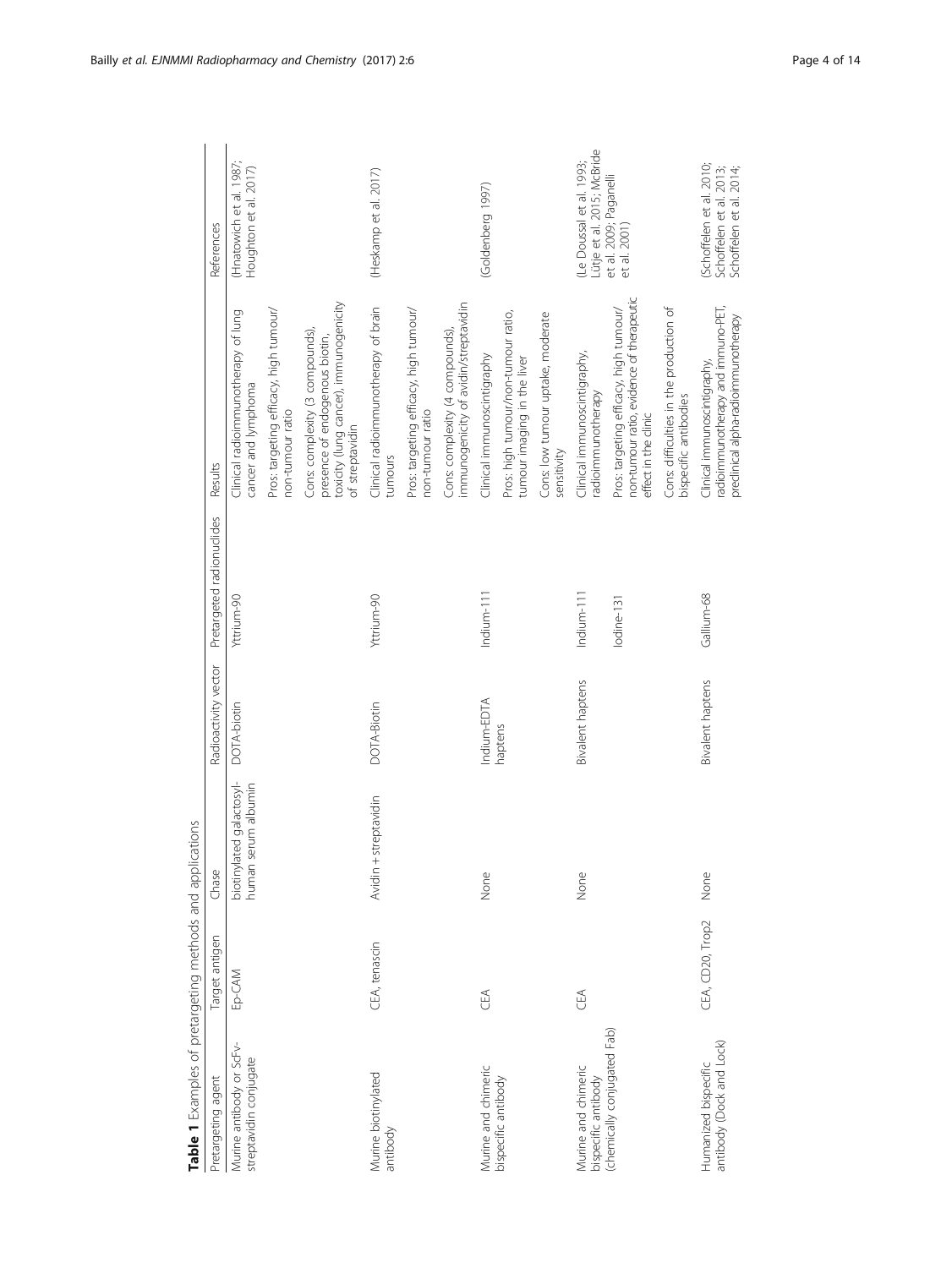|                                                       |                         |                                               |                                       | Lutetium-177                                         | Pros: high tumour/non-tumour contrast<br>ratio in PET imaging                                                                        | Sharkey et al. 2005)<br>Sharkey et al. 2003;               |
|-------------------------------------------------------|-------------------------|-----------------------------------------------|---------------------------------------|------------------------------------------------------|--------------------------------------------------------------------------------------------------------------------------------------|------------------------------------------------------------|
|                                                       |                         |                                               |                                       | Bismuth-213                                          | Cons: Insufficient tumour irradiation<br>for lutetium-177 therapy                                                                    |                                                            |
| Murine antibody-                                      | Carcinoembryonic        | None                                          | Complementary                         | Technetium-99 m                                      | Preclinical targeting studies                                                                                                        | (Halpern & Dillman 1987)                                   |
| oligonucleotide<br>conjugate                          | antigen                 |                                               | oligonucleotide<br>Morpholino         |                                                      | Pros: good tumour/non-tumour<br>contrast ratio                                                                                       |                                                            |
|                                                       |                         |                                               |                                       |                                                      | Cons: preparation of antibody-<br>oligonucleotide conjugates                                                                         |                                                            |
| Affibody-oligonudeotide                               | HER2                    | None                                          | DOTA-peptide                          | Indium-111                                           | Predinical targeting and imaging studies                                                                                             | (Yao et al. 2004)                                          |
| conjugate                                             |                         |                                               | nucleic acid                          |                                                      | Pros: very good tumour/non-tumour<br>contrast ratio                                                                                  |                                                            |
|                                                       |                         |                                               |                                       |                                                      | Cons: preparation of antibody-<br>oligonucleotide conjugates                                                                         |                                                            |
| Humanized antibody-trans-<br>cyclo-octene conjugate   | TAG72, GPA33,<br>CA19.9 | conjugated albumin<br>None or tetrazine-      | $DOTA-PEG-$<br>tetrazine              | lutetium-177, zirconium-89<br>Indium-111, copper-64, | Predinical targeting; immunoscintigraphy,<br>PET imaging and dosimetry studies                                                       | (van Duijnhoven et al. 2015;<br>van Essen et al. 2014; van |
|                                                       |                         | attached to galactose<br>or polystyrene beads |                                       |                                                      | Pros: good tumour uptake and tumour/<br>non-tumour contrast ratios, easy<br>preparation of the reagents                              | Schaijk et al. 2005)                                       |
|                                                       |                         |                                               |                                       |                                                      | Cons: need for a chase step to achieve<br>excellent results                                                                          |                                                            |
| Diabody- or Affibody-trans-<br>cyclo-octene conjugate | TAG72, HER2             | None                                          | DOTA-PEG <sub>10</sub> -<br>tetrazine | Lutetium-177                                         | Preclinical targeting and imaging<br>studies                                                                                         | Wugts et al. 2013; Yao<br>et al. 1995)                     |
|                                                       |                         |                                               |                                       |                                                      | preparation of the reagents, no need for<br>Pros: good tumour uptake and tumour/<br>non-tumour contrast ratios, easy<br>a chase step |                                                            |
|                                                       |                         |                                               |                                       |                                                      | Cons: possible problem of kidney uptake<br>for therapy                                                                               |                                                            |

Table 1 Examples of pretargeting methods and applications (Continued) **Table 1** Examples of pretargeting methods and applications (Continued)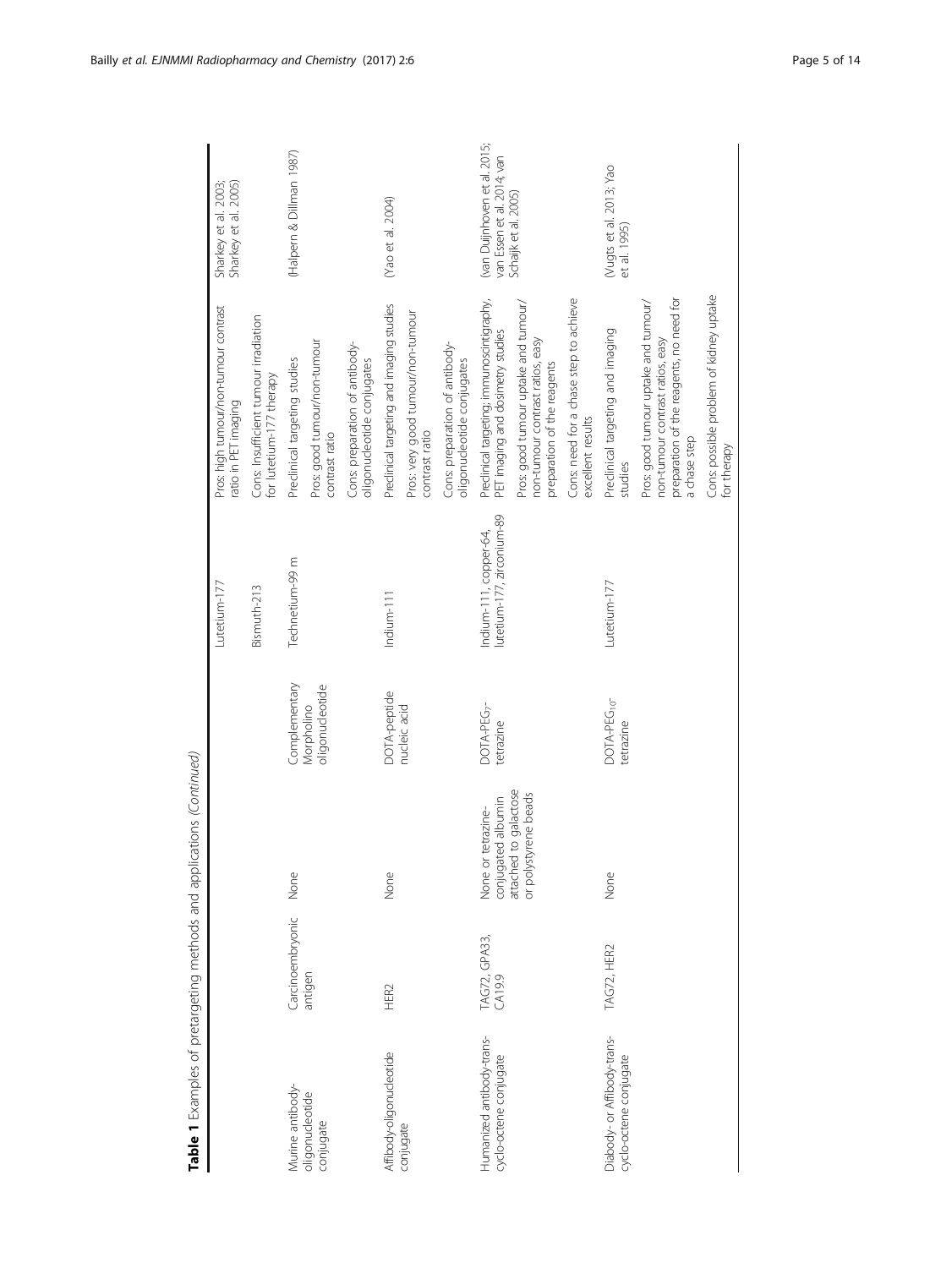score as false-negatives in tumour detection. In addition, positron emission tomography (PET) with  $^{18}$ F-fluoro-deoxy-glucose (FDG) had appeared as a general, sensitive, and sufficiently specific tumour detection method: immunoscintigraphy and pretargeted immunoscintigraphy appeared obsolete. However, pretargeting had been shown to be capable of delivering radiation doses to tumours, thus shifting the interest from tumour detection to tumour therapy.

Clinical studies were then performed using complex protocols involving three to five injections. Very good responses were obtained in patients with glioblastomas or anaplasic gliomas by Paganelli and co-workers using the sequential injection of (i) a biotinylated antibody (recognizing tenascin), (ii) avidin, to clear excess biotinylated antibody, (iii) streptavidin to decorate the tumour cell bound biotinylated antibody and (iv) yttrium-90-labelled DOTA-biotin (Paganelli et al. [2001](#page-12-0)). Twelve of the 48 treated patients benefited from > 25% tumour regression, and 8 of the 48 patients had a tumour response lasting for more than 12 months. The avidin-biotin system was also used for pretargeted radioimmunotherapy of lung cancer, but the lack of specificity of the targeting antibody resulted in severe toxicity (Knox et al. [2000](#page-11-0)). Pretargeting with the avidinbiotin system also showed promise in the treatment of lymphoma in both preclinical and clinical trials (Axworthy et al. [2000](#page-11-0); Forero et al. [2004](#page-11-0)).

The advantage of the avidin-biotin system is that antibody-streptavidin or antibodybiotin conjugates are easily developed. In addition, available biotin derivatives may be readily radiolabelled. Although the published results are impressive, problems related to the immunogenicity of avidin and streptavidin have not been solved.

## Pretargeting with bispecific antibodies and radiolabelled haptens: The Affinity Enhancement System

Bispecific antibodies may be prepared by a variety of techniques. In the early days, chemical conjugates of antibody fragments were used (Stickney et al. [1991](#page-12-0)) whereas hybrid hybridomas and quadromas were also considered (Kranenborg et al. [1995](#page-12-0); van Schaijk et al. [2005\)](#page-13-0). The presence of excess bispecific antibody in the circulation at the time of radiolabelled hapten injection was a problem, and resulted in relatively slow activity clearance and non-specific deposition in normal tissues. Increasing the time delay between the two injections resulted in poor tumour activity uptake. To circumvent this, Le Doussal and co-workers proposed the Affinity Enhancement System or AES (Le Doussal et al. [1990](#page-12-0)). This used a bivalent hapten that could cross-link bispecific antibody molecules at the surface of target cells and bind with enhanced affinity (or avidity), whereas, in the circulation, binding remained rapidly reversible, avoiding the need for a chaseof excess bispecific antibody. The interest of using bivalent haptens was independently confirmed by Goodwin and co-workers (Goodwin et al. [1992](#page-11-0); Goodwin et al. [1994](#page-11-0)), who also proposed pretargeting for therapy using a monoclonal antibody raised against the yttrium-DOTA hapten, and later by Boerman and co-workers (Boerman et al. [1999](#page-11-0)), with a hybrid hybridoma of the anti-renal cell carcinoma antibody G250 and an anti-DTPA-indium antibody.

In the original studies performed by our group in association with the French company Immunotech (Marseille, France), the bispecific antibody was prepared by chemical conjugation of the Fab fragment of the anti-CEA antibody F6 to the Fab fragment of an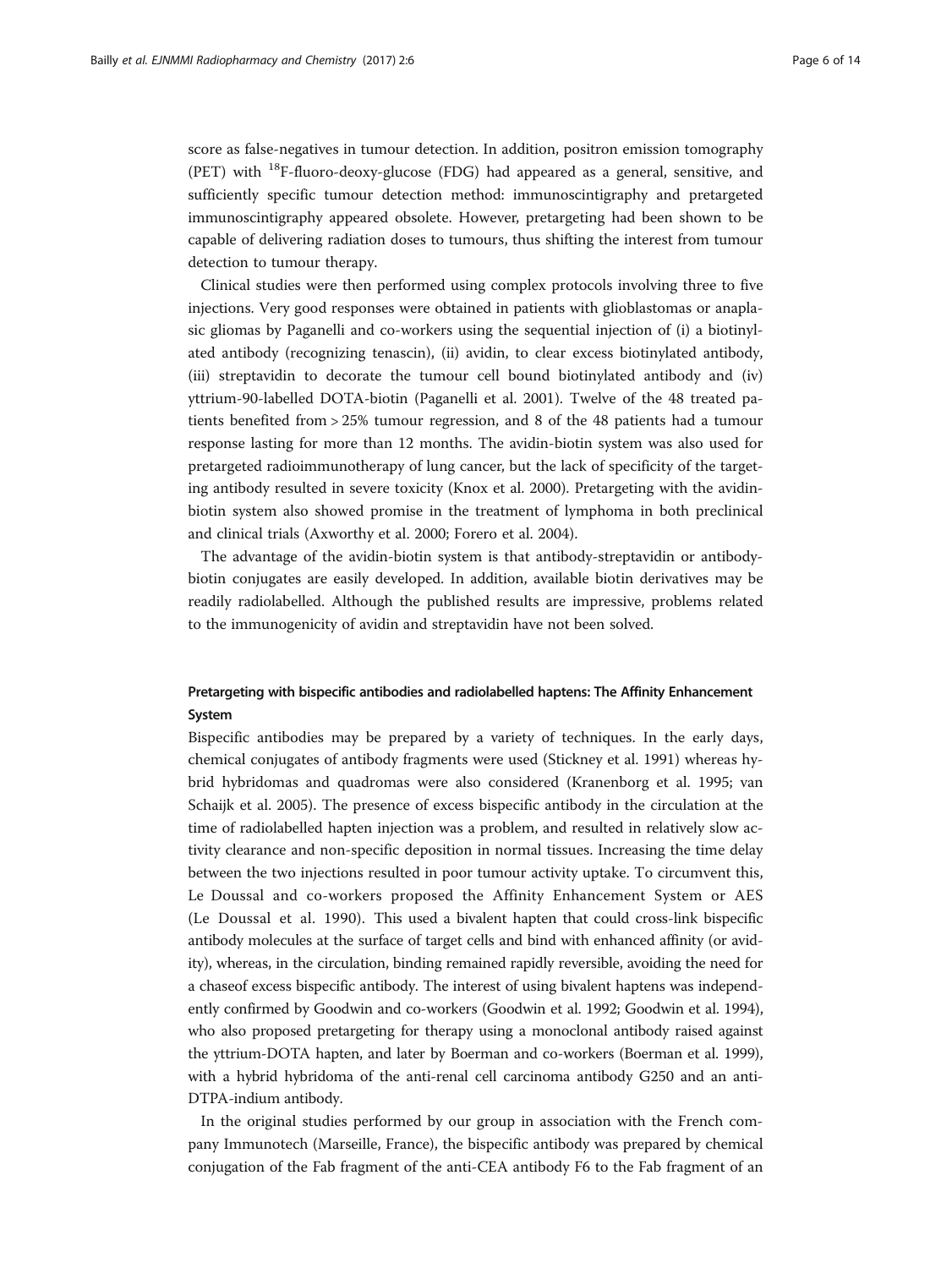antibody recognizing the indium-DTPA complex. The bivalent hapten was prepared by reacting tyrosyl-lysine with DTPA anhydride. Surprisingly, the distance between the two indium-DTPA moieties may be quite short and the tyrosyl-lysine dipeptide, substituted by DTPA on both the  $\alpha$ -NH<sub>2</sub> of tyrosine and the  $\epsilon$ -NH<sub>2</sub> of lysine, allows for the simultaneous in vitro binding of two anti-DTPA-indium antibodies (Le Doussal et al. [1990](#page-12-0)). This bivalent hapten could be labelled with indium-111, but also radioiodinated. However, the antibody specificity for the indium-DTPA complex limited radiolabelling to indium-111 or radioactive iodine. Bispecific antibodies recognizing another hapten, the histidine-succinyl-glycine (HSG) pseudo-peptide, were prepared and tested successfully with bivalent HSG haptens labelled with a variety of radionuclides (Janevik-Ivanovska et al. [1997](#page-11-0)).

## Pretargeted radioimmunodetection and pretargeted radioimmunotherapy (RIT) with bispecific antibodies and bivalent haptens (AES)

Clinical AES pretargeted imaging using indium-111 scintigraphy produced high contrast images (Le Doussal et al. [1993](#page-12-0); Peltier et al. [1993](#page-12-0)), particularly in medullary thyroid carcinoma (MTC), which consistently expresses CEA. However, successful tumour imaging required a long delay (2 to 4 days) between the bispecific antibody injection and injection of the labelled bivalent hapten, and high contrast images were obtained 24 hours later.The development of FDG-PET imaging further limited the interest of pretargeting even if the specificity was very high.

AES pretargeting could increase the radioimmunotherapy therapeutic index because it increases the tumour-to-normal tissue uptake ratio and increases radiation doses delivered to tumour cells. This was shown in preclinical models (Gautherot et al. [2000](#page-11-0); Kraeber-Bodéré et al. [1999](#page-12-0)). The toxicity, pharmacokinetics, dosimetry and antitumour activity of the murine anti-CEA bispecific antibody F6x734 and the bivalent indium-DTPA hapten labelled with iodine-131 were evaluated in a phase I/II clinical trial in 26 patients with recurrent MTC (Kraeber-Bodéré et al. [2006\)](#page-12-0). Haematological toxicity was the dose-limiting toxicity and the maximum tolerated activity was relatively low  $(1.8 \text{ GBq/m}^2)$ . Whilst therapeutic responses were observed in only a small number of patients with small tumour burdens and after repeated courses of pretargeted RIT, long-term disease stabilization in a large number of the MTC patients (53%) was documented by morphological imaging (computed tomography, MRI) and serial calcitonin and CEA measurements. The overall survival of 29 MTC patients treated by pretargeted RITA was compared to 39 contemporaneous untreated patients (Chatal et al. [2006\)](#page-11-0). These patients were stratified according to calcitonin and CEA doubling times. Overall survival (OS) was significantly longer for high-risk treated patients (calcitonin Ct doubling time < 2 years) compared to high-risk untreated patients (median OS, 110 vs. 61 months;  $P < 0.030$ ). Toxicity was mainly haematological, partly because of the frequent diffuse bone marrow tumour involvement. However, after treatment, patients with bone/bone marrow disease had a longer survival than patients without such involvement (10-year OS of 83% vs. 14%;  $P < 0.023$ ). Interestingly, no other toxicity, especially renal toxicity, was reported. These results were confirmed in a prospective multicentric phase II trial. Treatment of progressive MTC patients (calcitonin doubling times shorter than 5 years) achieved a disease control rate (durable stabilization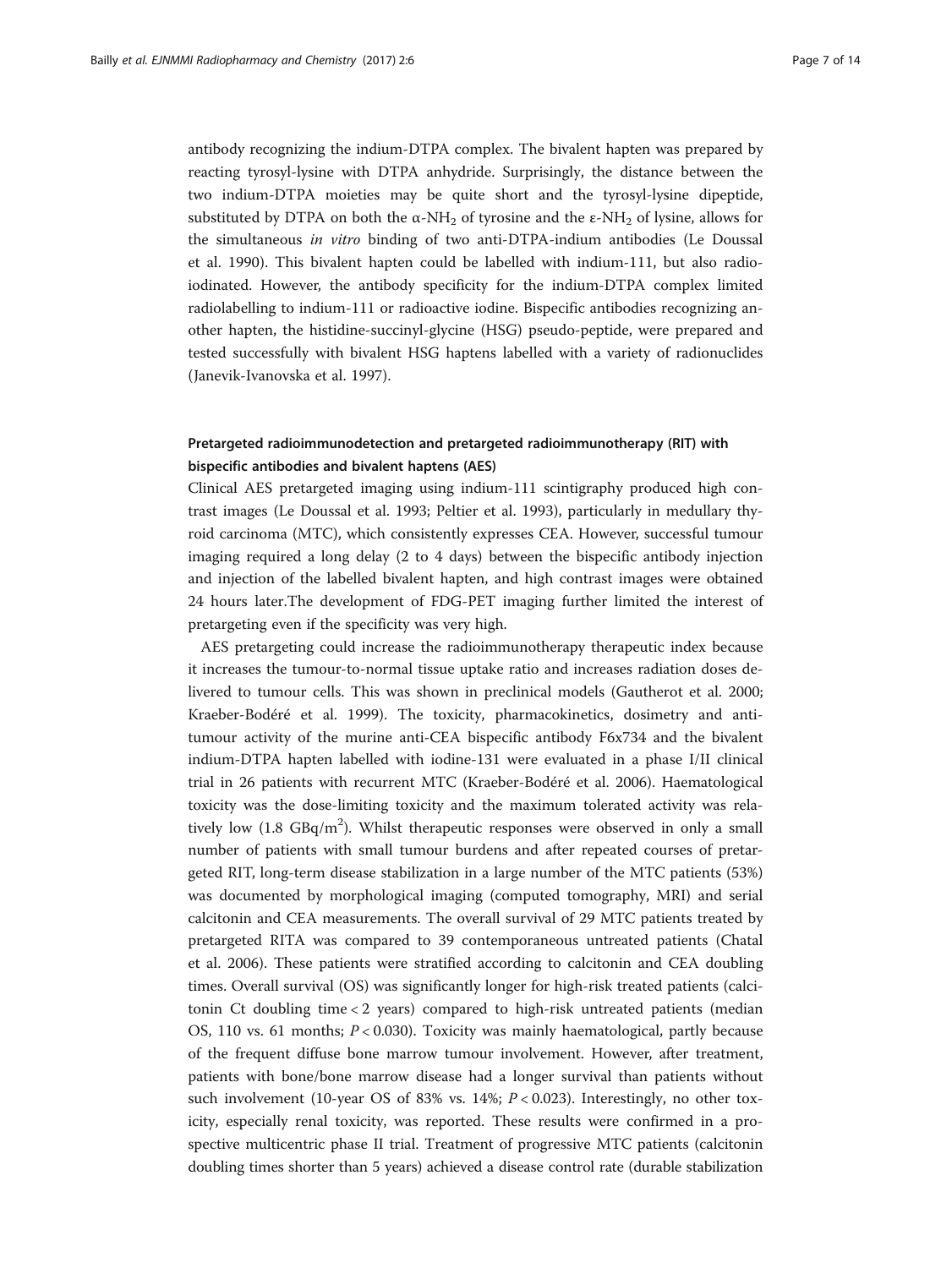plus objective response) of 76.2% according to RECIST morphological imaging criteria, a durable complete response of more than 40 months in 1 patient (2.4%) and durable stable disease (≥6 months) in 31 patients (73.8%) (Chatal et al. [2006\)](#page-11-0). After RIT, 21 of 37 assessed patients (56.7%) showed a  $\geq 100\%$  increase in calcitonin or CEA doubling times or prolonged decrease of the biomarker concentration. Hematologic toxicity (grade 3 and 4) was observed in 54.7% of the patients and myelodysplastic syndrome reported in 2 cases, including 1 previously heavily treated.

## Pretargeted PET imaging

Recently, antibodies labelled with positron-emitters have been tested for PET imaging. Because of the slow pharmacokinetics of these antibodies, ong half-life positron emitters, such as zirconium-89 (half-life: 78.4 hours), were the first to be tested (Salaun et al. [2012\)](#page-12-0). Antibodies labelled with copper-64 also provide good contrast images, but a shorter time interval is necessary because of the short radionuclide half-life (12.7 hours). Unfortunately the dosimetry is not very favourable, because zirconium-89 emits a high-energy gamma photon and the copper-64 positron branching ratio is low (18%). In addition, the imaging procedure cannot be performed within a single day after activity injection.

Pretargeting could improve the performance of immuno-PET and allow for the use of short half-life positron-emitting radionuclides such as gallium-68 or fluorine-18 that would reduce patient irradiation. A few years ago Immunomedics Inc. developed the Dock-and-Lock™ (DNL™) technology for producing humanized bispecific antibodies (Vugts et al. [2013](#page-13-0)). These consist of the regulatory subunits of cAMP-dependent protein kinase fused with one antibody Fab fragment, and the anchoring domains of A kinase fused with the other Fab fragment This allows a very efficient production of bispecific trivalent antibodies, with one site binding the hapten and two sites binding the tumour antigen. Several DNL™ conjugates binding CEA (TF2), CD20 (TF4), a mucin antigen expressed by pancreatic tumours (TF10), and the Trop-2 antigen (TF12) have been described (Gold et al. [2008](#page-11-0); Rossi et al. [2006](#page-12-0); Sharkey et al. [2005\)](#page-12-0). In addition, using the histamine-succinyl-glycine (HSG) pseudo-peptide allowed construction of a new bivalent hapten, IMP288, permitting a variety of radionuclides to be used (Sharkey et al. [2012\)](#page-12-0). Several studies showed that DNL™ bispecific antibodies were particularly well-suited to delivering short half-life radionuclides. In preclinical experiments, high contrast PET images could be obtained within an hour after radiolabelled hapten injection using gallium-68 and fluorine-18 (McBride et al. [2009;](#page-12-0) Sharkey et al. [2003](#page-12-0)). Extremely small tumours could be detected in mice. Pretargeted immuno-PET was then studied in the clinic for several cancers known to express CEA: breast cancers (Schoffelen et al. [2010\)](#page-12-0), colorectal carcinoma and medullary thyroid cancers (Kraeber-Bodéré et al. [2015\)](#page-12-0). Preliminary imaging results were very promising in the three tumours as shown for a breast cancer patient in Fig. [2](#page-8-0). In all cases, pretargeted immuno-PET was able to detect very small tumour lesions after optimizing the TF2/IMP-288 molar dose ratio and the pretargeted delay for the anti-CEA bispecific antibody TF2 and <sup>68</sup>Ga-labeled IMP288 bivalent hapten. High tumour uptake was obtained with this approach in patients with relapsed MTC and HER2-negative breast cancer by injection of 120 nmol of TF2 and 6 nmol of <sup>68</sup>Ga-IMP-288, 30 h later. In some cases, immuno-PET allowed detection of lesions not detected by F-DOPA-PET, considered as the reference for PET imaging in MTC.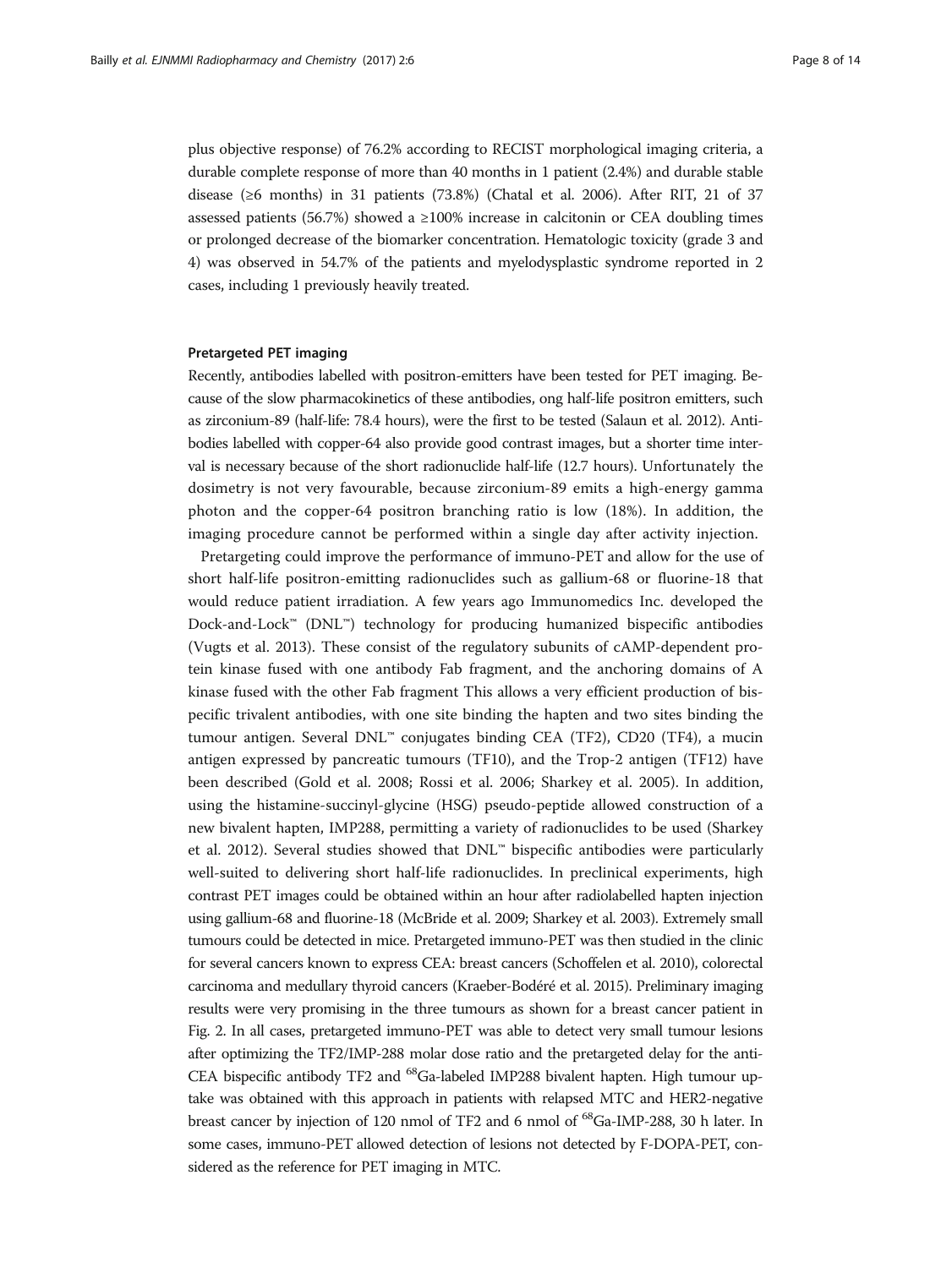<span id="page-8-0"></span>

## Current research on pretargeting

Based on the excellent PET imaging results using these new pretargeting agents, a clinical optimization studies were conducted to assess the anti-CEA × anti-HSG bispecific antibody TF2 and the radiolabelled hapten-peptide 177Lu-IMP288 in patients with metastatic CRC (Schoffelen et al. [2013](#page-12-0)). Different schedules were studied, and the best tumour targeting was achieved with a 1-day pretargeting interval, a high TF2 dose (150 mg) and a low (25 μg) peptide dose. Rapid and selective tumour uptake was seen within 1 h after the peptide injection, with high tumour-to-tissue ratios at 24 h. High activities of 177Lu-labelled IMP288 (2.5-7.4 GBq) were well tolerated, with some manageable reactions during the TF2 infusions and transient thrombocytopenia (grades 3–4) in 10% of the patients. Calculated radiation doses delivered to the kidneys and red bone marrow were relatively low (Schoffelen et al. [2014\)](#page-12-0), allowing repeated administrations. Subsequently, two phase-I clinical trials were performed in France in patients with metastatic CEA-positive lung carcinoma using  $177$ Lu-labelled IMP288, and in metastatic CRC patients using fractionated injections of TF2 and  $90Y$ -IMP288. The therapeutic results were disappointing because of the relatively fast wash-out of tumour activity that limited tumour absorbed doses, especially with the long half-life lutetium-177.

Preclinical pharmacokinetic and dosimetry studies have also demonstrated that DNL™ bispecific antibodies, because of their relatively fast blood clearance, could efficiently deliver short half-life radionuclides to tumours (Frampas et al. [2011](#page-11-0)). Short halflife radionuclides and particularly short half-life alpha-particle-emitting radionuclides, such as astatine-211 or bismuth-213, are considered for therapy, using both the avidinbiotin (Yao et al. [2004](#page-13-0)) and the AES approaches (Heskamp et al. [2017](#page-11-0)).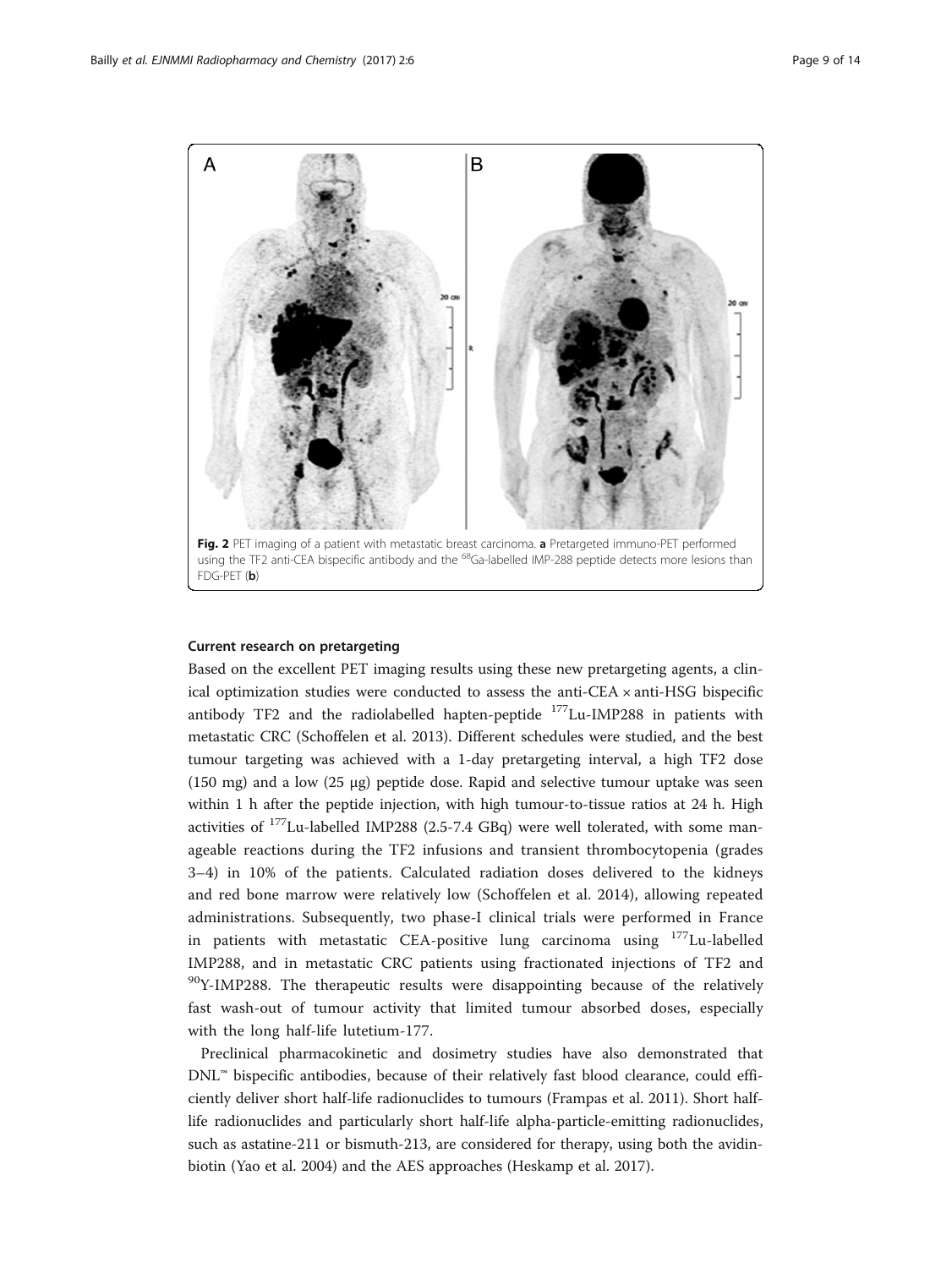### Alternative approaches in pretargeting

In addition to the avidin-biotin and bispecific antibody approaches, two other alternatives have been proposed. The first relies on using the recognition between complementary DNA sequences. An antibody is derivatized with one oligonucleotide and the radioactivity is carried by an oligonucleotide of complementary sequence. This approach was proposed by Bos and co-workers (Bos et al. [1994](#page-11-0)) in 1994 and has not been very actively explored, despite the progress in the synthesis of oligonucleotides resistant to in vivo degradation. The other more recent approach is based on bio-orthogonal chemistry using the inverse-electron-demand Diels–Alder reaction between a tetrazine and a strained trans-cyclooctene (TCO) derivative. Rossin and co-workers first demonstrated that this reaction was fast enough and specific to be effective in vivo at the very low concentrations involved in cell targeting (Rossin et al. [2010;](#page-12-0) Rossin et al. [2013](#page-12-0)). In this seminal paper, a proof of concept of specific tumour uptake was achieved, but the tumour to normal tissue ratios were modest (Rossin et al. [2010\)](#page-12-0): when an intact IgG is used to prepare the pretargeting immunoconjugate, the presence of excess circulating immunoconjugate at the time of injection of the click-chemistry partner reacts with the labelled molecule and reduces its clearance, as observed with the other pretargeting systems many years earlier. Similar biodistribution results were obtained in another system that also showed positive PET imaging (Zeglis et al. [2013\)](#page-13-0). In a recent paper, Hougton et al. evaluated the click chemistry approach for therapy. Whilst the activity accretion in tumours was high the circulating activity was also high and declined slowly. To solve this problem, Rossin and co-workers used a chase step that considerably improved tumour uptake and tumour to non-tumour ratios (Houghton et al. [2017](#page-11-0)). As with the avidin-biotin system, the use of a chase step could therefore be a solution, but would be rather cumbersome with a risk of immunogenicity and hypersensitivity side-effects.

The click chemistry pretargeting approach has been tested with a fast clearing antibody derivative: a 60 kDa diabody (van Duijnhoven et al. [2015](#page-12-0)). High tumour uptake (6.9% injected dose/g) and tumour to blood ratios were observed, with reasonable kidney uptake, and without a chase step demonstrating that faster immunconjugate clearance could be a solution. Tolmachev and co-workers went a step further by using an Affibody, a very small binding protein of 7 kDa, as pretargeting agent (Altai et al. [2016](#page-11-0)). Tumour accretion and clearance of the pretargeting agent were fast enough to establish a large difference between the amount of Affibody bound to the tumour and that remaining in the circulation. The same Affibody was also used with very good pretargeting results using the oligonucleotide (or peptide nucleotide in that case) approach (Honarvar et al. [2016](#page-11-0)). Further studies will show whether this promising approach can overcome the current limitations of pretargeting.

#### Conclusions and perspectives

Pretargeting originated in the mid-80s, and has been implemented in several different ways and tested in preclinical models and clinical trials. Despite highly promising results in preclinical tumour models, as well as in early phase clinical trials, pretargeting has not yet come close to market approval. However, pretargeting remains as potentially the ultimate theranostic, combining PET imaging with short-lived positron emitters and therapy with radionuclides emitting beta or alpha particles. Producing the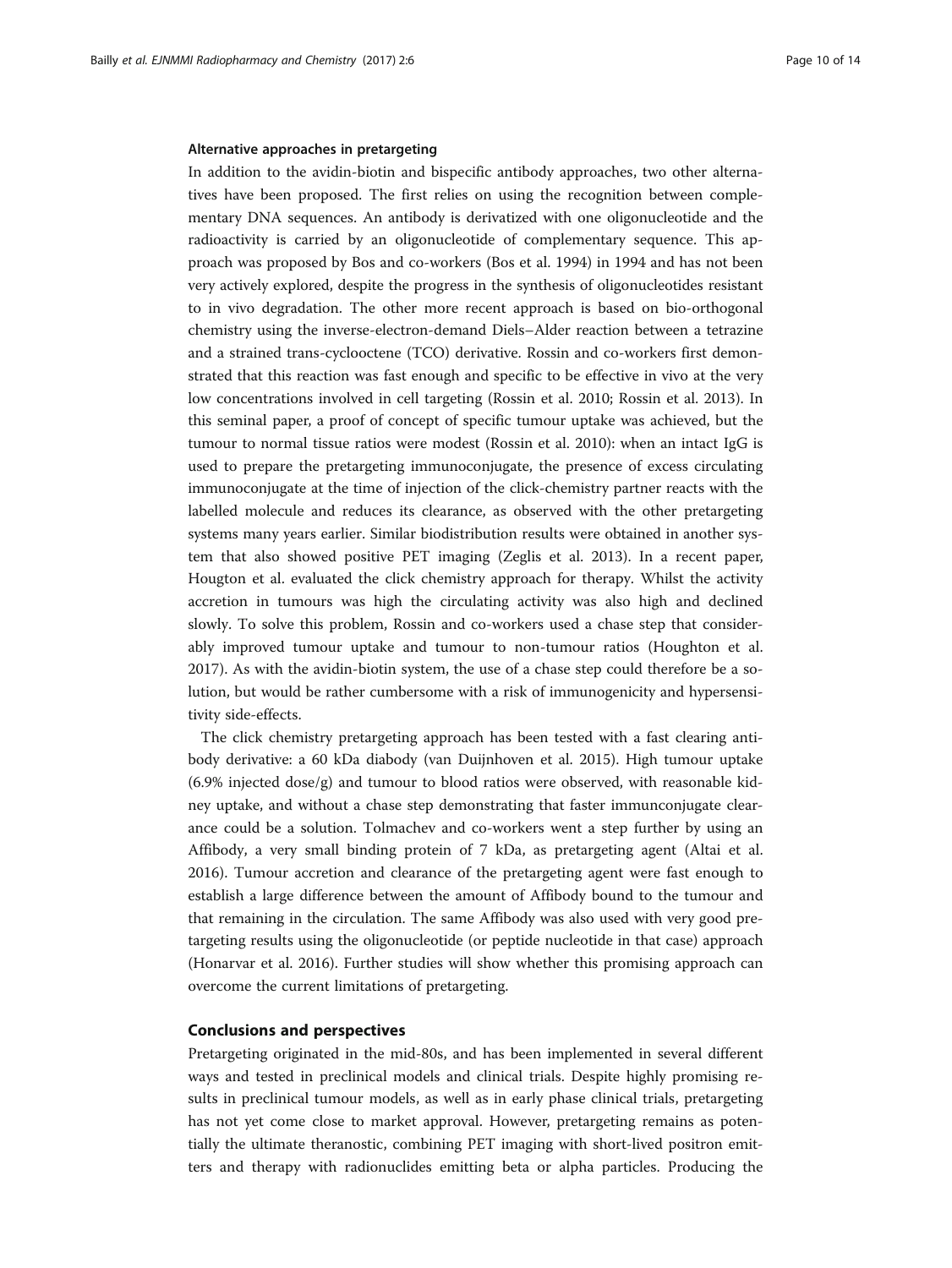required humanized recombinant immunoconjugates remains a challenge. Quadromas and chemically-coupled bispecific antibodies are difficult and expensive to prepare under GMP conditions and may not have the required purity for clinical development. DNLTM bispecific antibodies proved very efficient for imaging, but not as effective for therapy. Bispecific diabodies and triabodies that appear very appropriate in terms of molecular weight and stability (Rossi et al. [2005](#page-12-0)) have not been produced in the necessary mass quantities so far. Adaptation of older approaches that use avidin biotin or bispecific anti-tumour x anti-hapten antibodies with pretargeting using in vivo click chemistry show promise. The use of small binding proteins for pretargeting may also offer a new perspective. Indeed, these binding proteins have fast in vivo kinetics, but tend to deliver very high activity to the kidneys (as do most peptides), when radiolabelled with metal radionuclides. Pretargeting could be a way to overcome the problem and provide a new targeting approach for both imaging and therapy. Pretargeting is also one way to use short-lived radionuclides to image and treat cancers that do not over-express receptors or enzymes that could be targeted with small peptides or inhibitors.

In conclusion, pretargeting remains quite attractive, particularly for PET imaging and therapy, in a theranostic perspective. However, it requires careful optimization, both for the design of the appropriate pretargeting reagents, bispecific immunoconjugates binding tumour antigens and the small molecule selected to carry the activity, and for the definition of dosing and administration schedules. Full-scale clinical development programs remain needed to translate pretargeting into a clinical reality.

#### Abbreviations

CEA: Carcinoembryonic antigen; DNL™: Dock-and-Lock™; DTPA: Diethylene triamine pentaacetic acid; FDG: 18F-fluorodeoxy-glucose; F-DOPA: L-3,4-Dihydroxy-6-[<sup>18</sup>F]fluorophenylalanine; HSG: Histidine-succinyl-glycine; MTC: Medullary thyroid carcinoma; OS: Overall survival; PET: Positron emission tomography; RIT: Radioimmunotherapy.

#### Acknowledgments

This work has been supported in part by grants from the French National Agency for Research, called "Investissements d'Avenir" IRON Labex n° ANR-11-LABX-0018-01 and ArronaxPlus Equipex n° ANR-11-EQPX-0004. The authors thank D.M. Goldenberg (Immunomedics, Inc. Morris Plains, NJ, USA) for continuous support.

#### Funding

This work was funded by grants of the French National Agency for Research within the "Investissements d'Avenir" program: Equipex ArronaxPlus (ANR-11-EQPX-0004) and Labex IRON (ANR-11-LABX-0018).

#### Authors' contributions

All authors participated in writing the manuscript. All authors read and approved the final manuscript.

#### Competing interests

The authors declare that they have no competing interests.

#### Consent for publication

Not applicable.

#### Ethics approval and consent to participate

This paper reviews previously published data about preclinical animal studies and clinical trials, thus ethics approval and consent to participate are not applicable. Figure [2](#page-8-0) shows an image from a clinical trial, sponsored by Nantes University Hospital, that was approved by the responsible ethics committee (CPP), registered at ClinicalTrial.gov (NCT01730612), and all patients signed a written informed consent form.

## Publisher's Note

Springer Nature remains neutral with regard to jurisdictional claims in published maps and institutional affiliations.

#### Author details

<sup>1</sup>Service de Médecine Nucléaire, CHU de Nantes, Nantes, France. <sup>2</sup>Service de Médecine Nucléaire, Institut de Cancérologie de l'Ouest, Saint-Herblain, France. <sup>3</sup>Centre de Recherche en Cancérologie Nantes/Angers (CRCNA<u>)</u>, Nantes, France. <sup>4</sup>6299 CNRS, Nantes, France. <sup>5</sup>UMR892 Inserm, Nantes, France. <sup>6</sup>Université de Nantes, Nantes, France.<br><sup>7</sup>GIP Arropax 1 rue Arropax 44197 Saint Herblain codex. Erance. <sup>7</sup>GIP Arronax, 1, rue Arronax, 44187 Saint-Herblain cedex, France.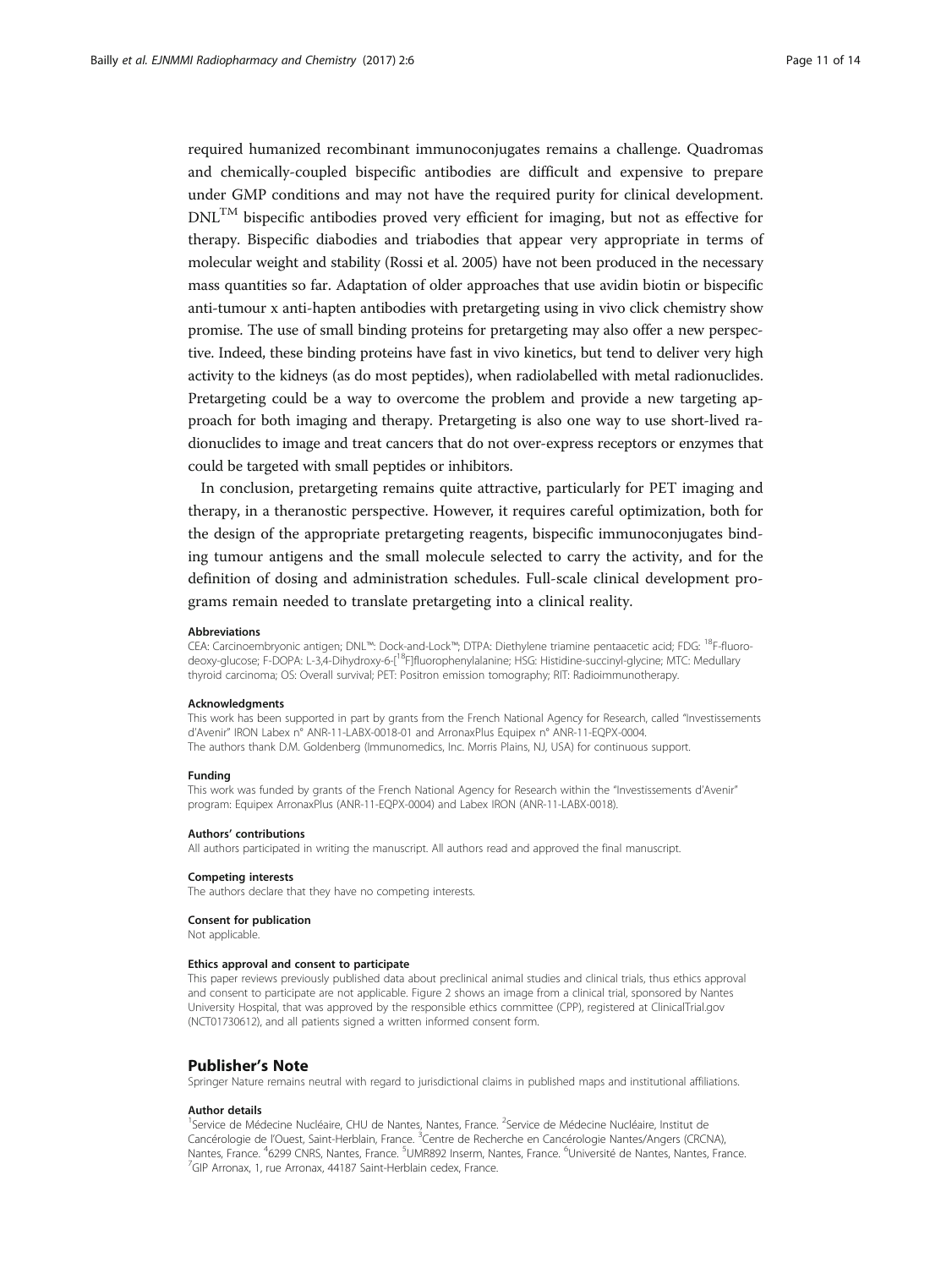<span id="page-11-0"></span>Received: 16 March 2017 Accepted: 24 May 2017 Published online: 06 June 2017

#### References

- Altai M, Perols A, Tsourma M, Mitran B, Honarvar H, Robillard M, Rossin R, ten Hoeve W, Lubberink M, Orlova A, Karlström AE, Tolmachev V. Feasibility of Affibody-Based Bioorthogonal Chemistry-Mediated Radionuclide Pretargeting. J Nucl Med. 2016;57:431–6.
- Axworthy DB, Reno JM, Hylarides MD, Mallett RW, Theodore LJ, Gustavson LM, Su F, Hobson LJ, Beaumier PL, Fritzberg AR. Cure of human carcinoma xenografts by a single dose of pretargeted yttrium-90 with negligible toxicity. Proc Natl Acad Sci U S A. 2000;97:1802–7.
- Bodet-Milin C, Faivre-Chauvet A, Carlier T, Rauscher A, Bourgeois M, Cerato E, Rohmer V, Couturier O, Drui D, Goldenberg DM, Sharkey RM, Barbet J, Kraeber-Bodere F. Immuno-PET Using Anticarcinoembryonic Antigen Bispecific Antibody and 68Ga-Labeled Peptide in Metastatic Medullary Thyroid Carcinoma: Clinical Optimization of the Pretargeting Parameters in a First-in-Human Trial. J Nucl Med. 2016;57:1505–11.
- Boerman OC, Kranenborg MH, Oosterwijk E, Griffiths GL, McBride WJ, Oyen WJ, de Weijert M, Oosterwijk-Wakka J, Hansen HJ, Corstens FH. Pretargeting of renal cell carcinoma: improved tumor targeting with a bivalent chelate. Cancer Res. 1999;59:4400–5.
- Bos ES, Kuijpers WH, Meesters-Winters M, Pham DT, de Haan AS, van Doornmalen AM, Kaspersen FM, van Boeckel CA, Gougeon-Bertrand F. In vitro evaluation of DNA-DNA hybridization as a two-step approach in radioimmunotherapy of cancer. Cancer Res. 1994;54:3479–86.
- Chatal JF, Campion L, Kraeber-Bodéré F, Bardet S, Vuillez JP, Charbonnel B, Rohmer V, Chang CH, Sharkey RM, Goldenberg DM, Barbet J, French Endocrine Tumor Group. Survival improvement in patients with medullary thyroid carcinoma who undergo pretargeted anti-carcinoembryonic-antigen radioimmunotherapy: a collaborative study with the French Endocrine Tumor Group. J Clin Oncol. 2006;24:1705–11.
- Chatal JF, Kraeber-Bodéré F, Bodet-Milin C, Rousseau C. Therapeutic Immunoconjugates. Which Cytotoxic Payload: Chemotherapeutic Drug (ADC) or Radionuclide (ARC)? Current Cancer Ther Rev. 2016;12:54–65.
- Forero A, Weiden PL, Vose JM, Knox SJ, LoBuglio AF, Hankins J, Goris ML, Picozzi VJ, Axworthy DB, Breitz HB, Sims RB, Ghalie RG, Shen S, Meredith RF. Phase 1 trial of a novel anti-CD20 fusion protein in pretargeted radioimmunotherapy for B-cell non-Hodgkin lymphoma. Blood. 2004;104:227–36.
- Frampas E, Maurel C, Remaud-Le Saëc P, Mauxion T, Faivre-Chauvet A, Davodeau F, Goldenberg DM, Bardiès M, Barbet J. Pretargeted radioimmunotherapy of colorectal cancer metastases: models and pharmacokinetics predict influence of the physical and radiochemical properties of the radionuclide. Eur J Nucl Med Mol Imaging. 2011;38:2153–64.
- Gautherot E, Rouvier E, Daniel L, Loucif E, Bouhou J, Manetti C, Martin M, Le Doussal JM, Barbet J. Pretargeted radioimmunotherapy of human colorectal xenografts with bispecific antibody and <sup>131</sup>Habeled bivalent hapten. J Nucl Med. 2000;41:480-7.
- Gold DV, Goldenberg DM, Karacay H, Rossi EA, Chang CH, Cardillo TM, McBride WJ, Sharkey RM. A novel bispecific, trivalent antibody construct for targeting pancreatic carcinoma. Cancer Res. 2008;68:4819–26.
- Goldenberg DM. Perspectives on oncologic imaging with radiolabeled antibodies. Cancer. 1997;80:2431–5.
- Goldenberg DM, Sharkey RM, Paganelli G, Barbet J, Chatal JF. Antibody pretargeting advances cancer radioimmunodetection and radioimmunotherapy. J Clin Oncol. 2006;24:823–34.
- Goodwin DA, Meares CF, David GF, McTigue M, McCall MJ, Frincke JM, Stone MR, Bartholomew RM, Leung JP. Monoclonal antibodies as reversible equilibrium carriers of radiopharmaceuticals. Int J Rad Appl Instrum B. 1986;13:383–91.
- Goodwin DA, Meares CF, McTigue M, Chaovapong W, Diamanti CI, Ransone CH, McCall MJ. Pretargeted immunoscintigraphy: effect of hapten valency on murine tumor uptake. J Nucl Med. 1992;33:2006–13.
- Goodwin DA, Meares CF, Watanabe N, McTigue M, Chaovapong W, Ransone CM, Renn O, Greiner DP, Kukis DL, Kronenberger SI. Pharmacokinetics of pretargeted monoclonal antibody 2D12.5 and 88Y-Janus-2-(p-nitrobenzyl)-1,4,7,10tetraazacyclododecanetetraacetic acid (DOTA) in BALB/c mice with KHJJ mouse adenocarcinoma: a model for 90Y radioimmunotherapy. Cancer Res. 1994;54:5937–46.
- Grillo-López AJ. Zevalin: the first radioimmunotherapy approved for the treatment of lymphoma. Expert Rev Anticancer Ther. 2002;2:485–93.
- Halpern SE, Dillman RO. Problems associated with radioimmunodetection and possibilities for future solutions. J Biol Response Mod. 1987;6:235–62.
- Herrmann K, Schottelius M, Lapa C, Osl T, Poschenrieder A, Hänscheid H, Lückerath K, Schreder M, Bluemel C, Knott M, Keller U, Schirbel A, Samnick S, Lassmann M, Kropf S, Buck AK, Einsele H, Wester HJ, Knop S. First-in-Human Experience of CXCR4-Directed Endoradiotherapy with <sup>177</sup>Lu- and <sup>90</sup>Y-Labeled Pentixather in Advanced-Stage Multiple Myeloma with Extensive Intra- and Extramedullary Disease. J Nucl Med. 2016;57:248–51.

Heskamp S, Hernandez R, Molkenboer-Kuenen JD, Essler M, Bruchertseifer F, Morgenstern A, Steenbergen E, Cai W, Seidl C, McBride W, Goldenberg D, Boerman O. Alpha- versus beta-emitting radionuclides for pretargeted radioimmunotherapy of CEA-expressing human colon cancer xenografts. J Nucl Med. 2017. in press.

- Hnatowich DJ, Virzi F, Rusckowski M. Investigations of avidin and biotin for imaging applications. J Nucl Med. 1987;28:1294–302. Honarvar H, Westerlund K, Altai M, Sandström M, Orlova A, Tolmachev V, Karlström AE. Feasibility of Affibody Molecule-Based PNA-Mediated Radionuclide Pretargeting of Malignant Tumors. Theranostics. 2016;6:93–103.
- Houghton JL, Membreno R, Abdel-Atti D, Cunanan KM, Carlin S, Scholz WW, Zanzonico PB, Lewis JS, Zeglis BM. Establishment of the In Vivo Efficacy of Pretargeted Radioimmunotherapy Utilizing Inverse Electron Demand Diels-Alder Click Chemistry. Mol Cancer Ther. 2017;16:124–33.
- Jain M, Venkatraman G, Batra SK. Optimization of radioimmunotherapy of solid tumors: biological impediments and their modulation. Clin Cancer Res. 2007;13:1374–82.
- Janevik-Ivanovska E, Gautherot E, Hillairet de Boisferon M, Cohen M, Milhaud G, Tartar A, Rostene W, Barbet J, Gruaz-Guyon A. Bivalent hapten-bearing peptides designed for iodine-131 pretargeted radioimmunotherapy. Bioconjug Chem. 1997;8526-33.
- Knox SJ, Goris ML, Tempero M, Weiden PL, Gentner L, Breitz H, Adams GP, Axworthy D, Gaffigan S, Bryan K, Fisher DR, Colcher D, Horak ID, Weiner LM. Phase II trial of yttrium-90-DOTA-biotin pretargeted by NR-LU-10 antibody/ streptavidin in patients with metastatic colon cancer. Clin Cancer Res. 2000;6:406–14.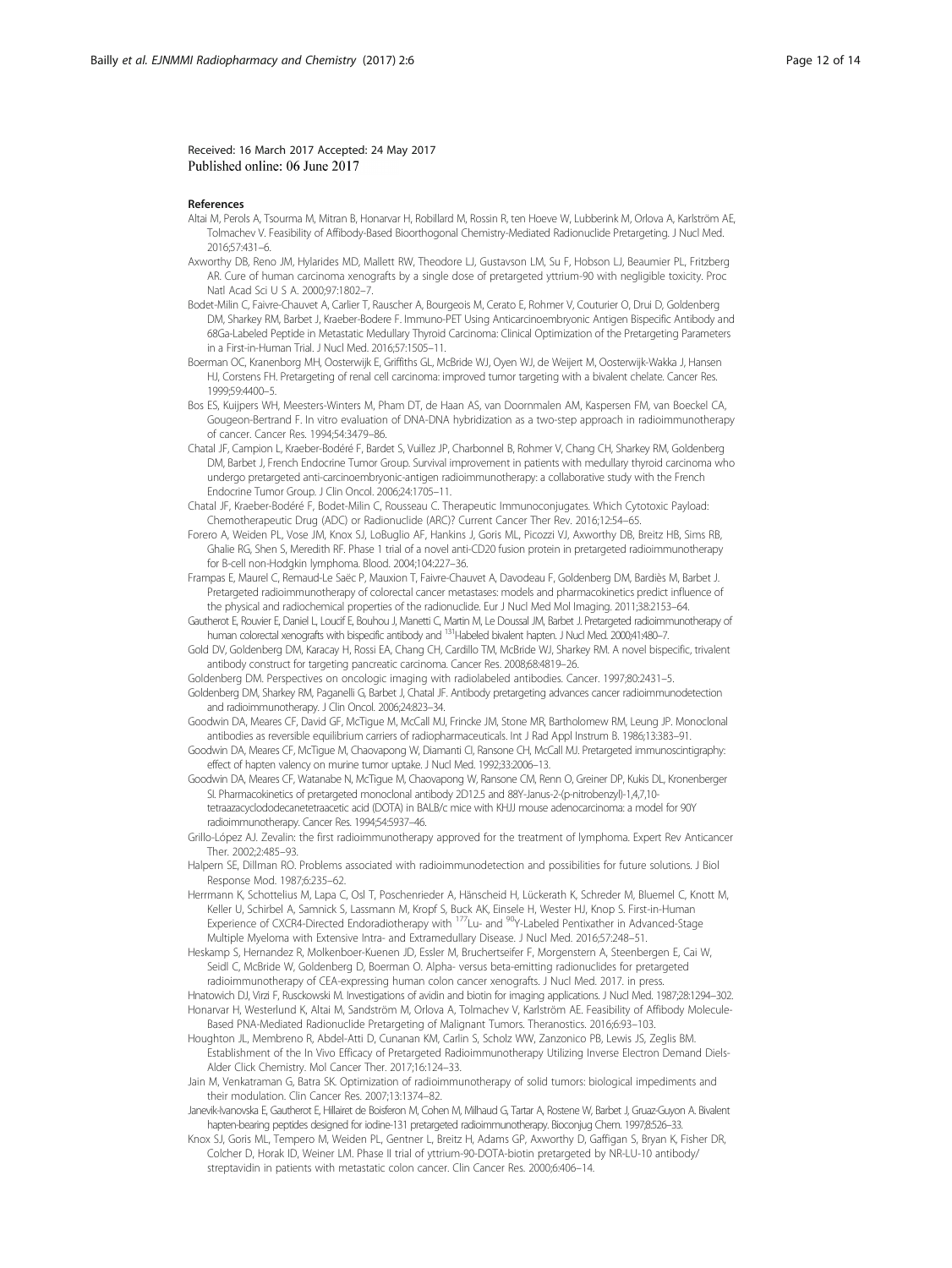<span id="page-12-0"></span>Kraeber-Bodéré F, Faibre-Chauvet A, Saï-Maurel C, Gautherot E, Fiche M, Campion L, Le Boterff J, Barbet J, Chatal JF, Thédrez P. Bispecific antibody and bivalent hapten radioimmunotherapy in CEA-producing medullary thyroid cancer xenograft. J Nucl Med. 1999;40:198–204.

- Kraeber-Bodéré F, Rousseau C, Bodet-Milin C, Ferrer L, Faivre-Chauvet A, Campion L, Vuillez JP, Devillers A, Chang CH, Goldenberg DM, Chatal JF, Barbet J. Targeting, toxicity, and efficacy of 2-step, pretargeted radioimmunotherapy using a chimeric bispecific antibody and <sup>131</sup>I-labeled bivalent hapten in a phase I optimization clinical trial. J Nucl Med. 2006;47:247–55.
- Kraeber-Bodéré F, Rousseau C, Bodet-Milin C, Frampas E, Faivre-Chauvet A, Rauscher A, Sharkey RM, Goldenberg DM, Chatal JF, Barbet J. A pretargeting system for tumor PET imaging and radioimmunotherapy. Front Pharmacol. 2015;6:54.
- Kranenborg MH, Boerman OC, Oosterwijk-Wakka JC, de Weijert MC, Corstens FH, Oosterwijk E. Development and characterization of anti-renal cell carcinoma x antichelate bispecific monoclonal antibodies for two-phase targeting of renal cell carcinoma. Cancer Res. 1995;55:5864s–7s.
- Le Doussal JM, Gruaz-Guyon A, Martin M, Gautherot E, Delaage M, Barbet J. Targeting of indium 111-labeled bivalent hapten to human melanoma mediated by bispecific monoclonal antibody conjugates: imaging of tumors hosted in nude mice. Cancer Res. 1990;50:3445–52. Erratum in: Cancer Res 1990;50:6115.
- Le Doussal JM, Chetanneau A, Gruaz-Guyon A, Martin M, Gautherot E, Lehur PA, Chatal JF, Delaage M, Barbet J. Bispecific monoclonal antibody-mediated targeting of an indium-111-labeled DTPA dimer to primary colorectal tumors: pharmacokinetics, biodistribution, scintigraphy and immune response. J Nucl Med. 1993;34:1662–71.
- Liu G, Mang'era K, Liu N, Gupta S, Rusckowski M, Hnatowich DJ. Tumor pretargeting in mice using <sup>99m</sup>Tc-labeled morpholino, a DNA analog. J Nucl Med. 2002;43:384–91.
- Lollo C, Halpern S, Bartholomew R, David G, Hagan P. Non-covalent antibody-mediated drug delivery. Nucl Med Commun. 1994;15:483–91.
- Lütje S, Heskamp S, Cornelissen AS, Poeppel TD, van den Broek SA, Rosenbaum-Krumme S, Bockisch A, Gotthardt M, Rijpkema M, Boerman OC. PSMA Ligands for Radionuclide Imaging and Therapy of Prostate Cancer: Clinical Status. Theranostics. 2015;5:1388–401.
- McBride WJ, Sharkey RM, Karacay H, D'Souza CA, Rossi EA, Laverman P, Chang CH, Boerman OC, Goldenberg DM. A novel method of 18F radiolabeling for PET. J Nucl Med. 2009;50:991–8.
- Paganelli G, Bartolomei M, Ferrari M, Cremonesi M, Broggi G, Maira G, Sturiale C, Grana C, Prisco G, Gatti M, Caliceti P, Chinol M. Pre-targeted locoregional radioimmunotherapy with 90Y-biotin in glioma patients: phase I study and preliminary therapeutic results. Cancer Biother Radiopharm. 2001;16:227–35.
- Peltier P, Curtet C, Chatal JF, Le Doussal JM, Daniel G, Aillet G, Gruaz-Guyon A, Barbet J, Delaage M. Radioimmunodetection of medullary thyroid cancer using a bispecific anti-CEA/anti-indium-DTPA antibody and an indium-111-labeled DTPA dimer. J Nucl Med. 1993;34:1267–73.
- Pimm MV, Fells HF, Perkins AC, Baldwin RW. Iodine-131 and indium-111 labelled avidin and streptavidin for pre-targetted immunoscintigraphy with biotinylated anti-tumour monoclonal antibody. Nucl Med Commun. 1988;9:931–41.
- Rossi EA, Chang CH, Losman MJ, Sharkey RM, Karacay H, McBride W, Cardillo TM, Hansen HJ, Qu Z, Horak ID, Goldenberg DM. Pretargeting of carcinoembryonic antigen-expressing cancers with a trivalent bispecific fusion protein produced in myeloma cells. Clin Cancer Res. 2005;11:7122s–9s.
- Rossi EA, Goldenberg DM, Cardillo TM, McBride WJ, Sharkey RM, Chang CH. Stably tethered multifunctional structures of defined composition made by the dock and lock method for use in cancer targeting. Proc Natl Acad Sci U S A. 2006;103:6841–6.
- Rossin R, Verkerk PR, van den Bosch SM, Vulders RC, Verel I, Lub J, Robillard MS. In vivo chemistry for pretargeted tumor imaging in live mice. Angew Chem Int Ed Engl. 2010;49:3375–8.
- Rossin R, Läppchen T, van den Bosch SM, Laforest R, Robillard MS. Diels-Alder reaction for tumor pretargeting: in vivo chemistry can boost tumor radiation dose compared with directly labeled antibody. J Nucl Med. 2013;54:1989–95.
- Salaun PY, Campion L, Bournaud C, Faivre-Chauvet A, Vuillez JP, Taieb D, Ansquer C, Rousseau C, Borson-Chazot F, Bardet S, Oudoux A, Cariou B, Mirallié E, Chang CH, Sharkey RM, Goldenberg DM, Chatal JF, Barbet J, Kraeber-Bodéré F. Phase II trial of anticarcinoembryonic antigen pretargeted radioimmunotherapy in progressive metastatic medullary thyroid carcinoma: biomarker response and survival improvement. J Nucl Med. 2012;53:1185–92.
- Schoffelen R, Sharkey RM, Goldenberg DM, Franssen G, McBride WJ, Rossi EA, Chang CH, Laverman P, Disselhorst JA, Eek A, van der Graaf WT, Oyen WJ, Boerman OC. Pretargeted immuno-positron emission tomography imaging of carcinoembryonic antigen-expressing tumors with a bispecific antibody and a 68Ga- and 18F-labeled hapten peptide in mice with human tumor xenografts. Mol Cancer Ther. 2010;9:1019–27.
- Schoffelen R, Boerman OC, Goldenberg DM, Sharkey RM, van Herpen CM, Franssen GM, et al. Development of an imaging-guided CEA-pretargeted radionuclide treatment of advanced colorectal cancer: first clinical results. Br J Cancer. 2013;109:934–42.
- Schoffelen R, Woliner-van der Weg W, Visser EP, Goldenberg DM, Sharkey RM, McBride WJ, Chang CH, Rossi EA, van der Graaf WT, Oyen WJ, Boerman OC. Predictive patient-specific dosimetry and individualized dosing of pretargeted radioimmunotherapy in patients with advanced colorectal cancer. Eur J Nucl Med Mol Imaging. 2014;41:1593–602.
- Sharkey RM, McBride WJ, Karacay H, Chang K, Griffiths GL, Hansen HJ, Goldenberg DM. A universal pretargeting system for cancer detection and therapy using bispecific antibody. Cancer Res. 2003;63:354–63.
- Sharkey RM, Karacay H, Chang CH, McBride WJ, Horak ID, Goldenberg DM. Improved therapy of non-Hodgkin's lymphoma xenografts using radionuclides pretargeted with a new anti-CD20 bispecific antibody. Leukemia. 2005;19:1064–9.
- Sharkey RM, van Rij CM, Karacay H, Rossi EA, Frielink C, Regino C, Cardillo TM, McBride WJ, Chang CH, Boerman OC, Goldenberg DM. A new Tri-Fab bispecific antibody for pretargeting Trop-2-expressing epithelial cancers. J Nucl Med. 2012;53:1625–32.
- Stickney DR, Anderson LD, Slater JB, Ahlem CN, Kirk GA, Schweighardt SA, Frincke JM. Bifunctional antibody: a binary radiopharmaceutical delivery system for imaging colorectal carcinoma. Cancer Res. 1991;51:6650–5.
- Thomas A, Teicher BA, Hassan R. Antibody-drug conjugates for cancer therapy. Lancet Oncol. 2016;17:e254–62.
- Vag T, Gerngross C, Herhaus P, Eiber M, Philipp-Abbrederis K, Graner FP, Ettl J, Keller U, Wester HJ, Schwaiger M. First Experience with Chemokine Receptor CXCR4-Targeted PET Imaging of Patients with Solid Cancers. J Nucl Med. 2016;57:741–6.
- van Duijnhoven SM, Rossin R, van den Bosch SM, Wheatcroft MP, Hudson PJ, Robillard MS. Diabody Pretargeting with Click Chemistry In Vivo. J Nucl Med. 2015;56:1422–8.